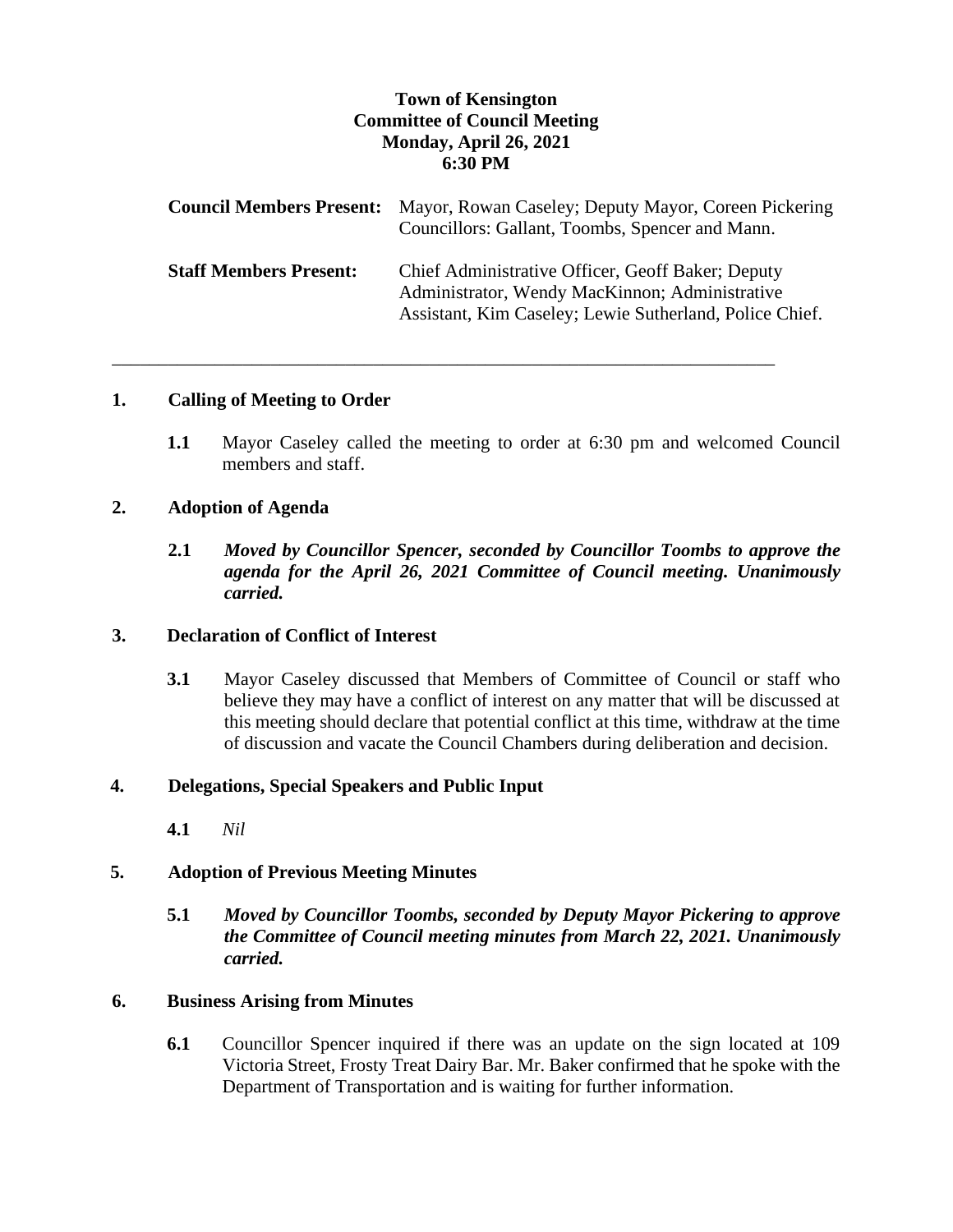# **7. Staff Reports**

# **7.1 CAO's Report**

# **7.1.1** *Moved by Councillor Toombs, seconded by Councillor Spencer to receive and recommend approval to Town Council the adoption of the April 2021 CAO's Report as prepared by CAO, Geoff Baker. Unanimously carried.*

**7.1.2** Deputy Mayor Pickering inquired about the installation of the convex mirror at the intersection of Commercial Street and Broadway Street N. Mr. Baker confirmed that the Province are looking at options to improve the area and so we await further details.

### **7.2 Fire Department Statistical Report**

- **7.2.1** *Moved by Councillor Spencer, seconded by Deputy Mayor Pickering to receive and recommend to Town Council the adoption of the March 2021 Fire Chief's Report as prepared by Fire Chief Hickey. Unanimously carried.*
- **7.3 Police Department Statistical Report**
	- **7.3.1** *Moved by Councillor Gallant, seconded by Councillor Spencer to receive and recommend to Town Council the adoption of the March 2021 Police Statistical Report as prepared by Chief Sutherland. Unanimously carried.*
- **7.4 Development Permit Summary Report**
	- **7.4.1** *Moved by Councillor Toombs, seconded by Councillor Spencer to receive the April 2021 Development Permit Summary Report as prepared by Administrative Assistant, Kim Caseley. Unanimously carried.*
- **7.5 Financial Report (Summary Income Statement & Bills List)**
	- **7.5.1** *Moved by Councillor Mann, seconded by Councillor Spencer to receive and recommend to Town Council the approval of the General Bills List for March 2021 in the amount of \$305,324.70. Unanimously carried.*
	- **7.5.2** *Moved by Councillor Toombs, seconded by Councillor Mann to receive, and recommend to Town Council the approval of the Water & Pollution Control Corporation Bills List for March 2021 in the amount of \$12,965.50. Unanimously carried.*
- **7.6 Summary Income Statement**
	- **7.6.1** *Moved by Councillor Mann, seconded by Councillor Spencer to receive and recommend to Town Council the adoption of the Summary Income*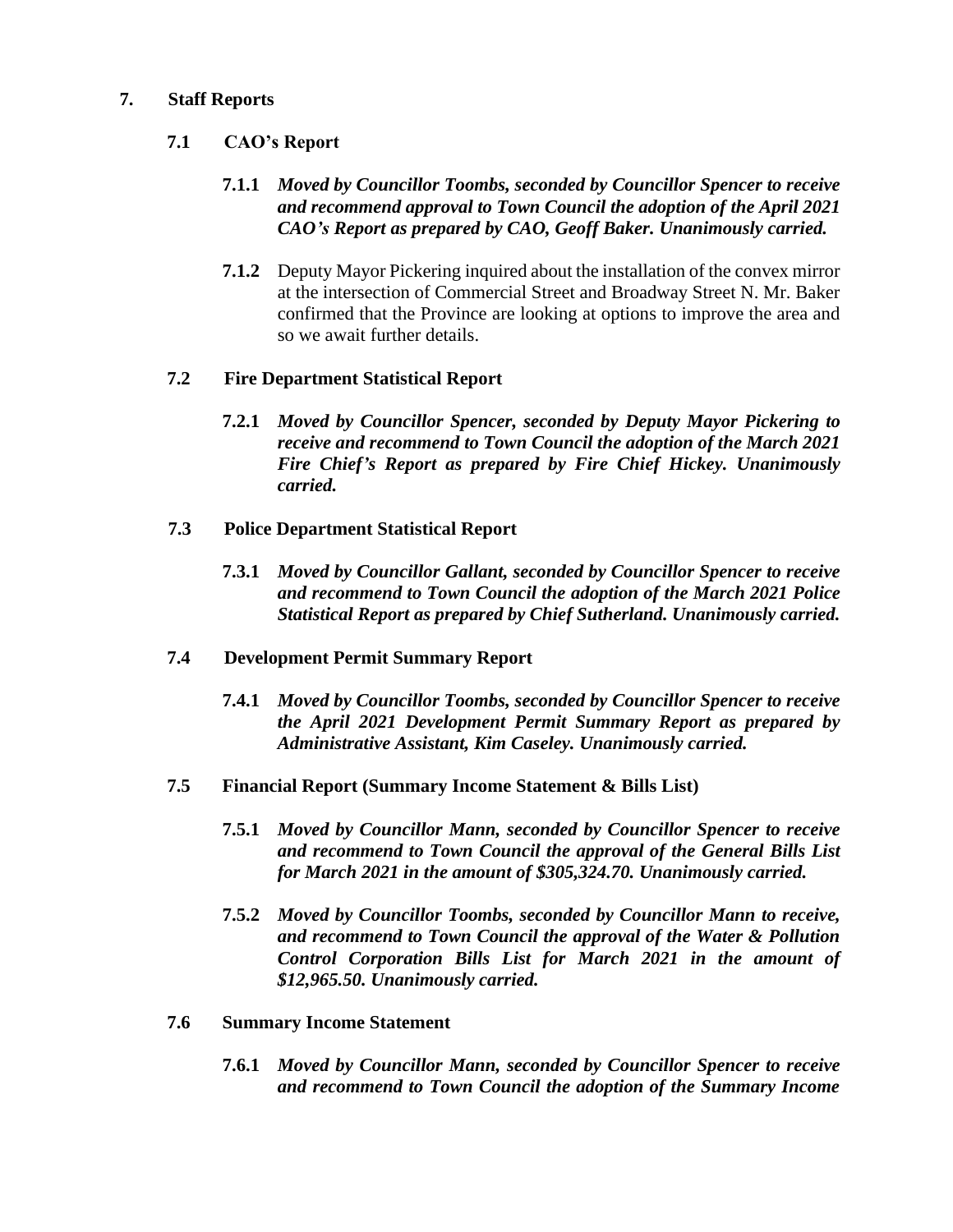*Statements for March 2021, as prepared by Deputy Administrator, Wendy MacKinnon. Unanimously carried.*

- **7.7 Credit Union Centre Report**
	- **7.7.1** *Moved by Councillor Gallant, seconded by Councillor Toombs to receive and recommend to Town Council the adoption of the Credit Union Centre Report for March 2021, as prepared by CUC Manager, Robert Wood. Unanimously carried.*

#### **8. New Business**

### **8.1 Gas Tax Re-Profiling**

**8.1.1** *Moved by Councillor Spencer, seconded by Councillor Gallant*

*That Committee of Council recommend that Town Council authorize the CAO to proceed with re-profiling funds within the Town's Capital Investment Plan as per the plan as follows:*

- *Train Station/Boardwalk Upgrades and Replacement (\$350,095.17)*
- *Barrett Street/Broadway Street/Victoria Street Sidewalk Installation (\$476,075.00)*
- *Parks and Recreation Improvements – Various (\$86,558.69)*
- *Wellfield Emergency Back-Up Power (\$42,500.00)*
- *Senior's Centre Paving (\$26,410.00)*
- *Water Meter System Upgrade (\$65,000.00)*
- *Sewage Lagoon Mechanical Upgrades (\$146,000.00)*
- *Sidewalk Improvements and Replacement (\$351,144.68)*
- *Water Utility Model (\$50,000.00)*

### *Unanimously carried.*

### **9. Councillor Issues/Inquiries**

- **9.1** Mayor Caseley recognized May 2 8, 2021 as Emergency Preparedness Week.
- **9.2** Saturday May 8, 2021 is the Annual Town Clean-up Day from 9:00-10:30 AM.

### **10. Correspondence**

**10.1** A letter from Don Quarles, Chair for Heart of PEI regarding the completion and installation of the mural painting and iron fiddle art projects. Committee of Council further discussed the placement of the 8-foot iron fiddle.

### *Moved by Councillor Toombs, seconded by Deputy Mayor Pickering*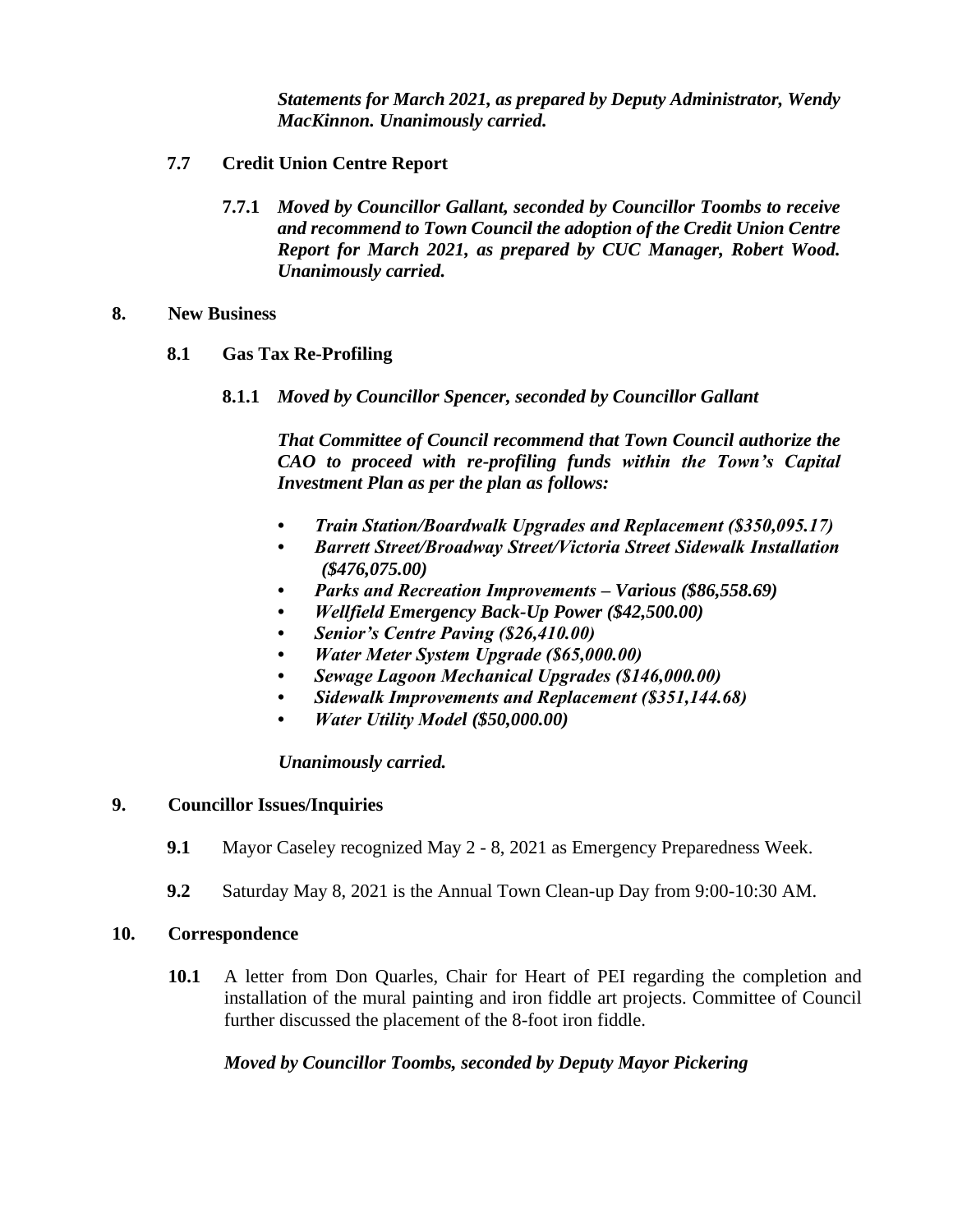*That Committee of Council direct staff to place the 8-foot iron fiddle near the Town Clock area, across from the Train Station.* 

*4 for – 1 opposed (Spencer). Motion carried.* 

**10.2** An email from Cathrina Mugford requesting that Town Council consider closing off Imperial Street to through traffic, from 12 Imperial Street to Commercial Street.

Councillor Spencer expressed concerns of traffic flow for residents in the event of an emergency. Councillor Gallant provided some history on the section of road and noted that the roadway is on lands owned by Ms. Mugford.

*Moved by Deputy Mayor Pickering, seconded by Councillor Gallant* 

*That Committee of Council direct staff to review and provide a report regarding a request from Cathrina Mugford to close off Imperial Street to through traffic, with the Department of Transportation and Chief Sutherland.* 

*4 for – 1 opposed (Spencer). Motion carried.* 

**10.3** An email from Karen Murphy, requesting the Town to permit the installation of a take out window and awning at the Go!Fish Restaurant located in the Blacksmith Shop.

Committee of Council deliberated and requested additional information on the style/colour of window and proposed design of the awning.

*Chief Sutherland excused himself from the Council Chamber at 7:45 pm.*

- **10.4** An email invitation from the Kensington and Area Chamber of Commerce for their Annual Presidents Dinner.
- **10.5** A donation request and information package from the Prince County Hospital Foundation.

*Moved by Councillor Spencer, seconded by Councillor Gallant* 

*THAT Committee of Council recommend to Town Council the approval of a financial contribution to the Prince County Hospital Foundation in the amount of \$50,000 payable at \$5,000 per year for 10 years, starting in 2021 and ending in 2030.*

*Unanimously carried.* 

- **11. In-Camera (Closed Session)**
	- **11.1** *Moved by Deputy Mayor Pickering, seconded by Councillor Gallant to enter into an in-camera session pertaining to one item under Section 119(1)(b) of the Municipal Government Act at 7:48 pm. Unanimously carried.*